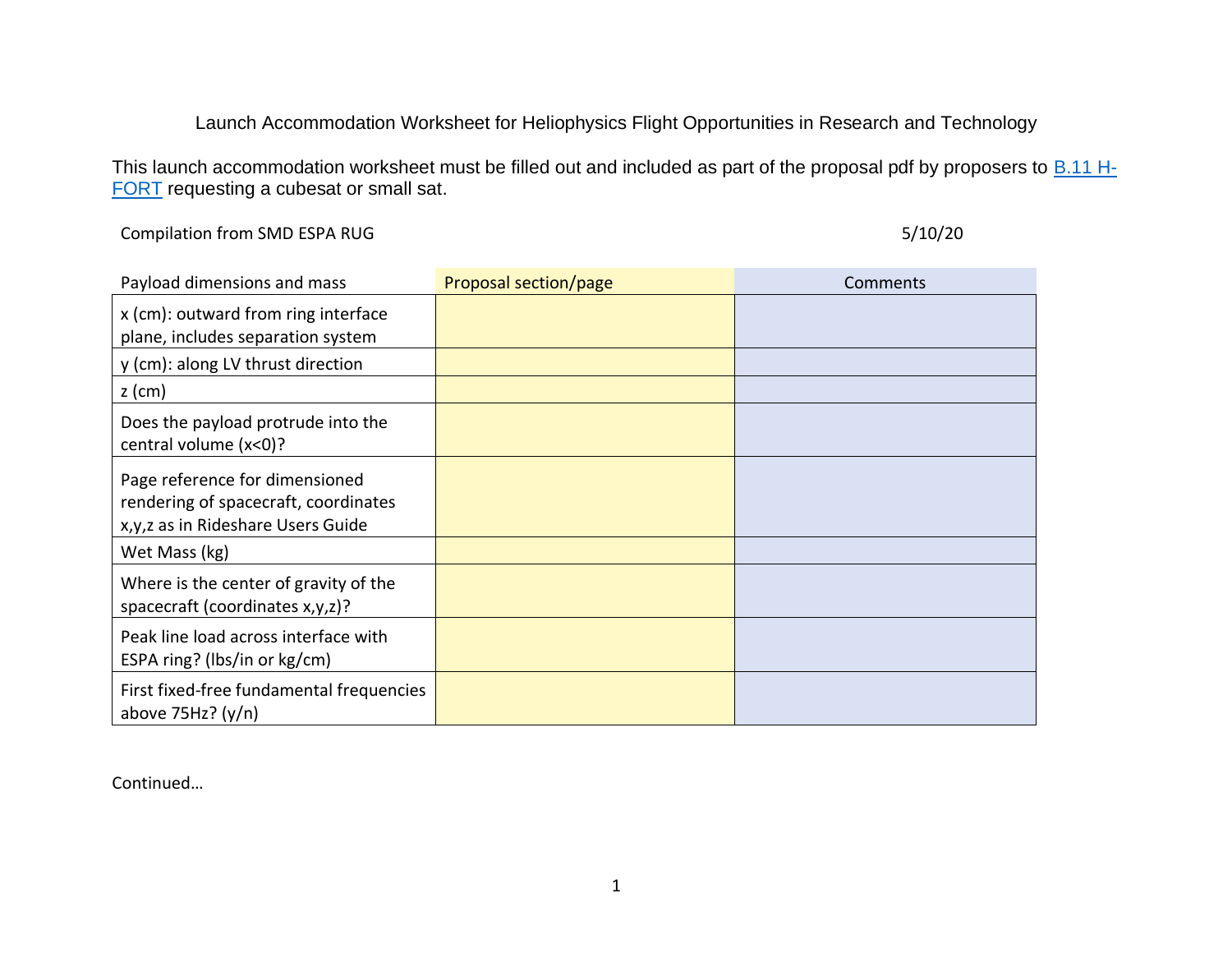| <b>Orbital Requirements</b>                        | preferred | acceptable |
|----------------------------------------------------|-----------|------------|
| LEO: orbit altitude                                |           |            |
| LEO: orbit inclination                             |           |            |
| Sun Synchronous Orbit: Equatorial<br>Crossing time |           |            |
| GEO: longitude                                     |           |            |
| Other orbit requirements                           |           |            |

## Payload Cleanliness

| Payload complies with ISO Level 8 (Class<br>100,000) cleanliness (Y/explain)      |  |
|-----------------------------------------------------------------------------------|--|
| Payload needs no more than ISO Level 8<br>(Class 100,000) cleanliness (Y/explain) |  |
| Constraints on level of cleaning?                                                 |  |
| No-touch/no-clean areas?                                                          |  |
| Other cleaning or cleanliness<br>requirements?                                    |  |

## Pre-launch do-no-harm Requirements

| Constraints on level of thermal vacuum<br>bakeout?              |  |
|-----------------------------------------------------------------|--|
| Radiated emission at the pad (2019)<br>Helio ESPA RUG 5.4.7.3)? |  |

Continued…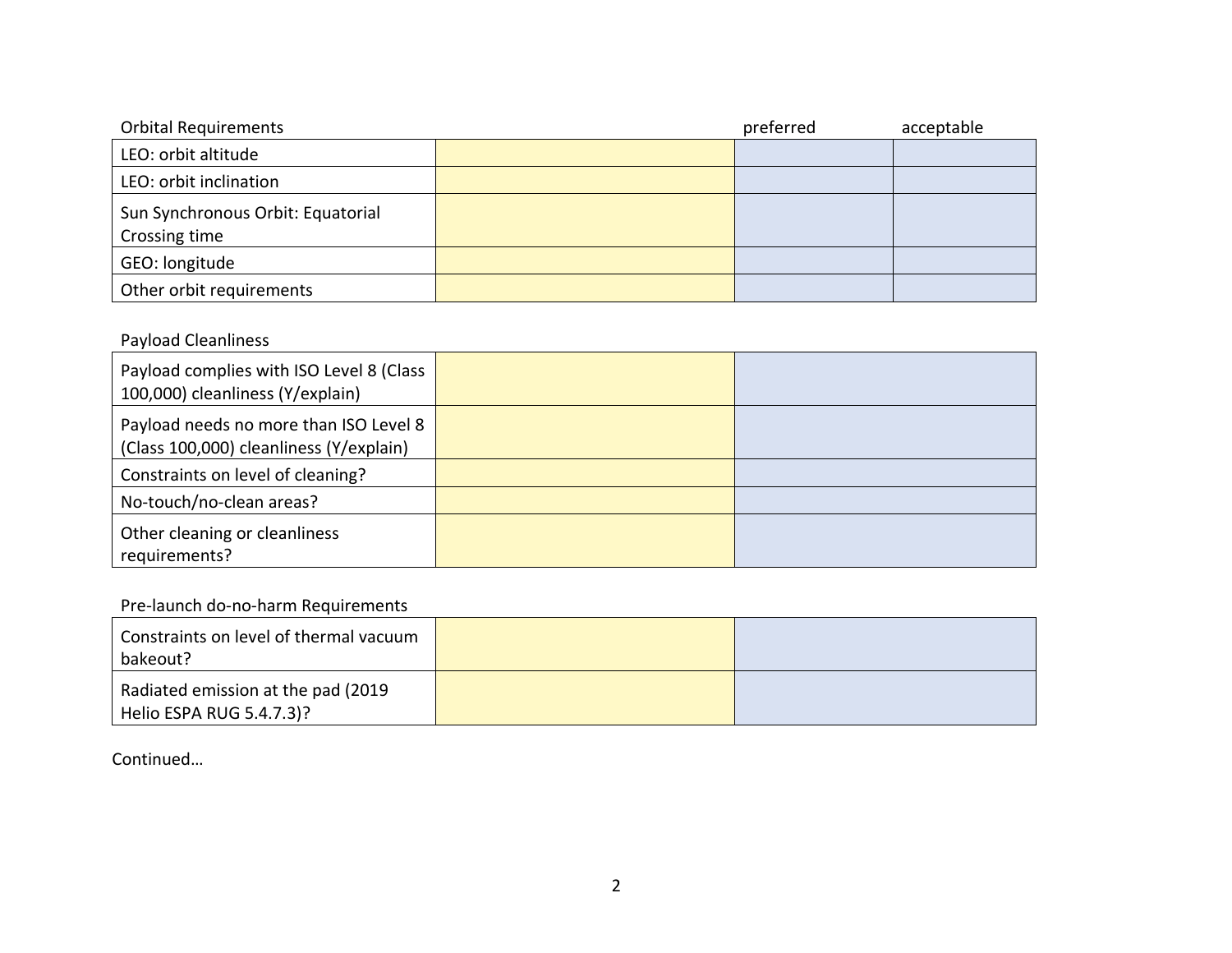| Pre-launch Constraints and                                                    |  |
|-------------------------------------------------------------------------------|--|
| Requirements                                                                  |  |
| Security requirements?                                                        |  |
| Thermal requirements before                                                   |  |
| encapsulation                                                                 |  |
| Thermal requirements after                                                    |  |
| encapsulation                                                                 |  |
| Magnetic sensitivity?                                                         |  |
| Sensitive to helium? Silicon? Other?                                          |  |
| Need for access post encapsulation in<br>the fairing? If yes, describe.       |  |
| GN2 purge up till launch? If yes, identify<br>flow rate and purity required.  |  |
| Battery charging/maintenance after<br>encapsulation?                          |  |
| Monitoring requirements for spacecraft<br>health?                             |  |
| Facilities needed to fuel or pressurize a<br>propulsion system before flight? |  |
| Propellant: none, green, hazardous, etc.                                      |  |
| Other pre-launch requirements?                                                |  |

Continued…